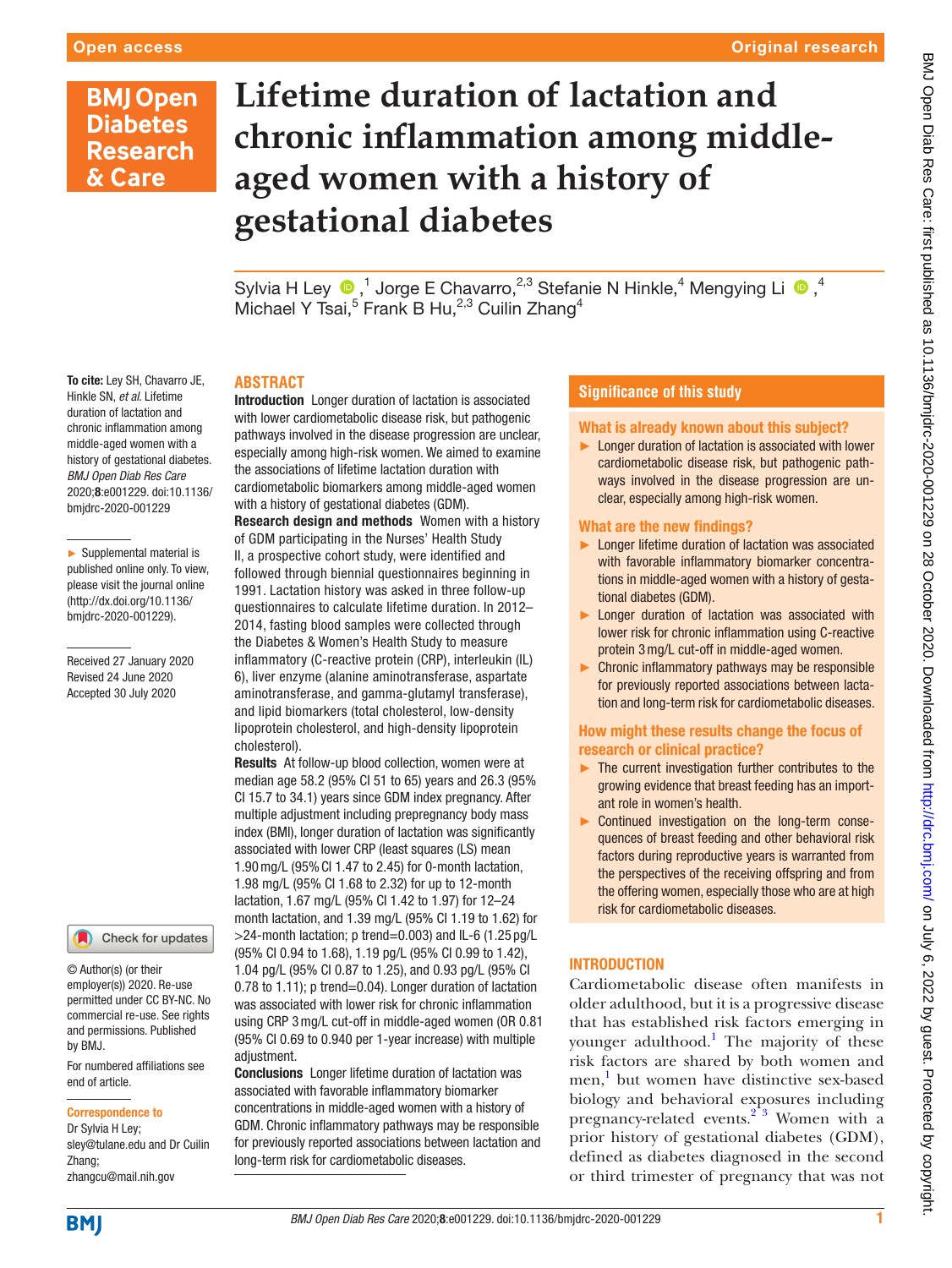clearly overt diabetes prior to gestation, $<sup>4</sup>$  $<sup>4</sup>$  $<sup>4</sup>$  are at higher</sup> risk for cardiometabolic disease progression.<sup>5 6</sup> Longer duration of lactation during reproductive years has been associated with lower risk for cardiometabolic diseases including hypertension, type 2 diabetes, cardiovascular disease (CVD) risk and mortality in older adulthood.<sup>7-14</sup> Therefore, there is a need to determine modifiable risk factors and relevant pathways to improve cardiometabolic health of aging women who have been identified as higher risk during reproductive years.

Growing data support the potential role of breast feeding, which has the main purpose of supporting child growth and development, on influencing lactating women's cardiometabolic health.<sup>12</sup> <sup>15–17</sup> However, evidence is limited on specific cardiometabolic disease progression pathways, including chronic inflammation, dyslipidemia, and liver dysfunction, that may be influenced by lactation. Previously, duration of lactation and cardiometabolic biomarkers at 3 years after the index pregnancy were investigated in young women in their  $30s$ ,<sup>[18](#page-6-6)</sup> and the study reported no significant association between lactation duration and inflammatory biomarker assessed by C-reactive protein (CRP) concentrations. However, the mean CRP concentrations were low across these young women, $^{18}$  and therefore, the longer term impact in the disease progression remains unknown. In addition, inflammatory pathways may be more relevant for women with a history of GDM because GDM is often considered as manifestation of inflammation induced by physiological stress during pregnancy.<sup>19</sup> Similarly, no associations reported between lactation duration and lipid profile in the previous study<sup>[18](#page-6-6)</sup> warrant further investigation among older women at higher risk for cardiometabolic disease. Longer lactation duration was recently associated with lower risk for non-alcoholic fatty liver disease in women. $20$  Since elevated liver enzyme biomarkers are known predictors for CVD risk, $^{21}$  they may also be a marker for identifying the specific pathways implicated in cardiometabolic health benefits among high-risk women who breast feed. Therefore, we examined the associations of lifetime duration of lactation with cardiometabolic biomarkers, potentially involved in cardiometabolic pathogenic pathways such as inflammatory,<sup>22</sup> liver enzyme,<sup>21</sup> and lipid metabolic biomarkers,<sup>23</sup> among middle-aged women with a history of GDM. We hypothesize that longer duration of lactation will be associated with favorable inflammatory, liver enzyme, and lipid biomarker concentrations later in life.

#### **METHODS**

#### Study population

The Nurses' Health Study (NHS) II is an ongoing prospective cohort of 116671 female registered nurses from the USA aged 25–42 years in 1989. Participants were followed biennially using validated questionnaires on medical history and lifestyle. NHS II participants were eligible for inclusion in the current study if they reported a history of

GDM at the current analysis baseline in 1991 or incident GDM through the biennial questionnaires up to 2001 or through 2009 pregnancy questionnaire, which inquired about the physician's diagnoses of GDM. In a review of medical records among 120 women, 94% of self-reported GDM were confirmed. $^{24}$  In a random sample of parous women (n=100), a high level of GDM surveillance was documented in this cohort with 83% reporting to have undergone a glucose challenge test during pregnancy and 100% reporting frequent prenatal urine screening. The NHS II participants who reported a history of GDM were invited to participate in the Diabetes & Women's Health Study (DWH), and details of the DWH Study protocol have been published previously[.25](#page-6-13) Briefly, blood samples were collected from 934 DWH Study participants from the NHS II in  $2012-2014$ .<sup>25</sup> After excluding those with cancer or CVD diagnosis before GDM index pregnancy (n=24), 689 women in total were included in the current analysis.

#### Exposure assessments

Lactation history was asked in three NHS II follow-up questionnaires. In 1993, participants were asked 'how many months in total (all births combined) did you breastfeed?' with response options: did not breast feed, <1, 1–3, 4–6, 7–11, 12–17, 18–23, 23–35, 36–47, ≥48, and cannot remember. Similar questionnaires were sent in 1997 and 2003 to update and overwrite lactation information with the latest response. Total duration of lactation was calculated based on the sum of the number of months after each birth that the participant reported stopping breast feeding completely.

Information on other potential cardiometabolic risk factors including medical, demographic, reproductive, lifestyle practices and body weight was collected through NHS II biennial questionnaires. The validity of these assessments has been documented previously.<sup>[26](#page-6-14)</sup> Parity was defined as the number of pregnancies lasting greater than 6months. Menopausal status was captured by asking biennially whether the participants' menstrual periods had ceased permanently. Self-reported menopause status was highly reproducible in a validation study from a similar cohort of nurses. $27$  Age at first birth was collected through NHS II biennial questionnaire in 2007. To reflect earliest available lifestyle information during reproductive years, lifestyle data collected in 1991 were used. Dietary intake was assessed using a validated semi-quantitative food frequency questionnaire in 1991,<sup>[28 29](#page-6-16)</sup> and diet quality was assessed using the Alternate Healthy Eating Index 2010 score.<sup>30</sup> Physical activity was asked in 1991, and metabolic equivalent task hours per week was derived.<sup>31</sup> As a surrogate prepregnancy body mass index (BMI) measure, BMI at age 18 years was calculated as self-reported weight (kg) at age 18 years divided by the square of height  $(m<sup>2</sup>)$ . Based on the previous validation study, self-reported weights were highly correlated with measured weights  $(r=0.97).$ <sup>[32](#page-7-0)</sup>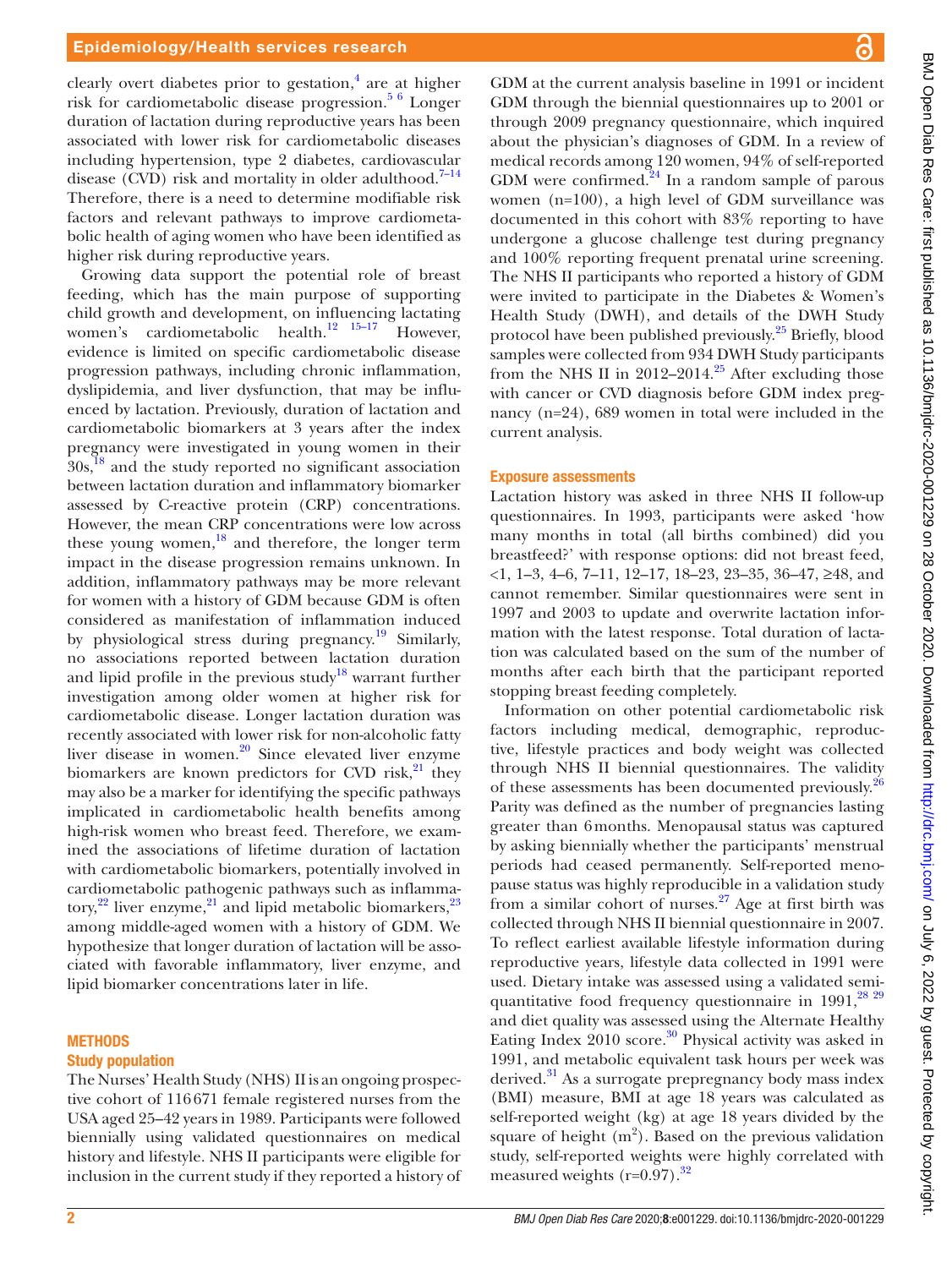# Biochemical analyses

Blood sample collection was described in detail previously.[25](#page-6-13) Briefly, a phlebotomy kit and instructions for fasting blood collection were sent to participants in 2012– 2014. Samples were returned via overnight shipping to a central laboratory where blood was processed according to standardized procedures and stored at −80°C. Inflammatory (CRP and interleukin (IL) 6), liver enzyme (alanine aminotransferase (ALT), aspartate aminotransferase (AST), and gamma-glutamyl transferase (GGT)), and lipid biomarkers (total cholesterol, low-density lipoprotein cholesterol (LDL-C), and high-density lipoprotein cholesterol (HDL-C)) were measured at an accredited laboratory at the University of Minnesota.

CRP concentrations were measured using a highsensitivity Immunoturbidimetric assay (Roche COBAS 6000 chemistry analyzer, Roche Diagnostics, Indianapolis, Indiana, USA; interassay coefficient of variation (CV) 6.7% at 3.12mg/L and 5.1% at 1.05mg/L). IL-6 concentrations were measured using Quantikine ELISA (R&D Systems, Minneapolis, Minnesota, USA; interassay CV 4.7%, 3.6%, and 4.0% at means concentrations of 31, 94, and  $197 \text{ pg/mL}$ . ALT (interassay CV  $2.4\%$ at 21U/L and 2.0% at 133U/L), AST (2.4% at 21U/L and  $2.0\%$  at  $141 U/L$ ) and GGT (2.4% at  $25 U/L$  and 1.7% at 174U/L) were measured using Roche COBAS 6000 chemistry analyzer (Roche Diagnostics). Cholesterol (interassay CV 2.1% at 178.6mg/dL and 2.2% at 258.9mg/dL), HDL-C (3.2% at 27.0mg/dL and 1.9% at 51.7mg/dL) and LDL-C were assessed using Roche COBAS 6000 chemistry analyzer (Roche Diagnostics).

# Statistical analyses

Distributions of continuous variables were assessed for normality, and natural log transformations of skewed biomarkers were used in subsequent analyses. Descriptive statistics for continuous variables were summarized as mean±SD, and categorical variables were summarized using proportions according to duration of lactation categories (0, 1–12, 12–24, and >24 months).

General linear models were used to assess associations of lactation duration with cardiometabolic biomarkers. Model 1 was adjusted for age at follow-up to reflect the timing of blood collection (continuous). Model 2 was additionally adjusted for ethnicity (white/non-white), family history of diabetes (yes/no), lifetime parity (continuous), age at first birth (<25, 25–29, 30–34, and ≥35 years), and menopausal status at follow-up blood draw (yes/no). Model 3 was adjusted for model 2 in addition to ever smoking assessed in 1991 (yes/no), diet quality assessed in 1991 (high/low), physical activity assessed in 1991 (high/low), and prepregnancy BMI (≤25, 25–30, and  $>30 \text{ kg/m}^2$ ). For age at first birth (<1% missing), missing indicator was generated to treat missing as a separate category. Multiple logistic regression was conducted to evaluate the association of lactation duration with chronic inflammation at high risk for CVD using CRP

 $3 \text{ mg/L}$  cut-off by American Heart Association,  $33\text{ with the}$ same covariate adjustment.

Potential interactions were tested by adding an interaction term of lactation duration (continuous) with age (continuous), parity (continuous), primipara (yes/no), prepregnancy BMI (continuous), age at index GDM diagnosis (continuous), and duration since index GDM at blood draw (continuous) with adjustment for covariates included in model 2. Sensitivity analysis among participants free of type 2 diabetes at follow-up defined as hemoglobin A1C <6.5% was considered. For all statistical analyses, two-sided  $p<0.05$  was considered to be statistically significant, except for interaction terms for which p<0.01 was used to reduce the likelihood of false positive interactions. All data analyses were performed using SAS software, V.9.4 for UNIX.

# RESULTS

For the current analysis, DWH Study participants in NHS II with lactation information and biomarkers of interests were included, as described in detail under methods. Baseline characteristics of those who provided blood samples were similar to the entire study population of women with a history of GDM. At follow-up blood collection, participants were at median age 58.2 (95% CI 51 to 65) years and 26.3 (95% CI 15.7 to 34.1) years since GDM index pregnancy. Among 689 women, 609 (88.4%) reported lactating for at least 1month in their lifetime. Characteristics of participants are presented according to the duration of lactation categories ([table](#page-3-0) 1). Participants with longer lifetime duration of lactation tended to have a slightly higher number of parity and lower prepregnancy BMI.

# Lactation duration and biomarkers of inflammation, lipid, and liver enzyme

Multiple regression models were constructed to assess whether duration of lactation was associated with cardiometabolic biomarkers [\(table](#page-4-0) 2). After multiple adjustment for age at follow-up blood draw, ethnicity, family history of diabetes, parity, age at first birth, menopausal status at follow-up blood draw, ever-smoking, diet quality, physical activity, and prepregnancy BMI (model 3), longer duration of lactation was significantly associated with CRP (LS mean  $1.90 \,\mathrm{mg/L}$  (95% CI 1.47 to 2.45) for 0-month lactation, 1.98 mg/L (95% CI 1.68 to 2.32) for up to 12-month lactation,  $1.67 \text{ mg/L}$  (95% CI 1.42 to 1.97) for 12–24 month lactation, and 1.39 mg/L (95% CI 1.19 to 1.62) for  $>24$ -month lactation; p trend=0.003) and IL-6 (1.25pg/L (95% CI 0.94 to 1.68), 1.19 pg/L (95% CI 0.99 to 1.42), 1.04 pg/L (95% CI 0.87 to 1.25), and 0.93 pg/L (95% CI 0.78 to 1.110); p trend=0.04), while non-significant associations were observed with liver enzyme biomarkers ([table](#page-4-0) 2). Although HDL, LDL, and total cholesterol were not significantly associated after adjustment for model 3, the mild significant association was observed with triglycerides (p trend=0.04).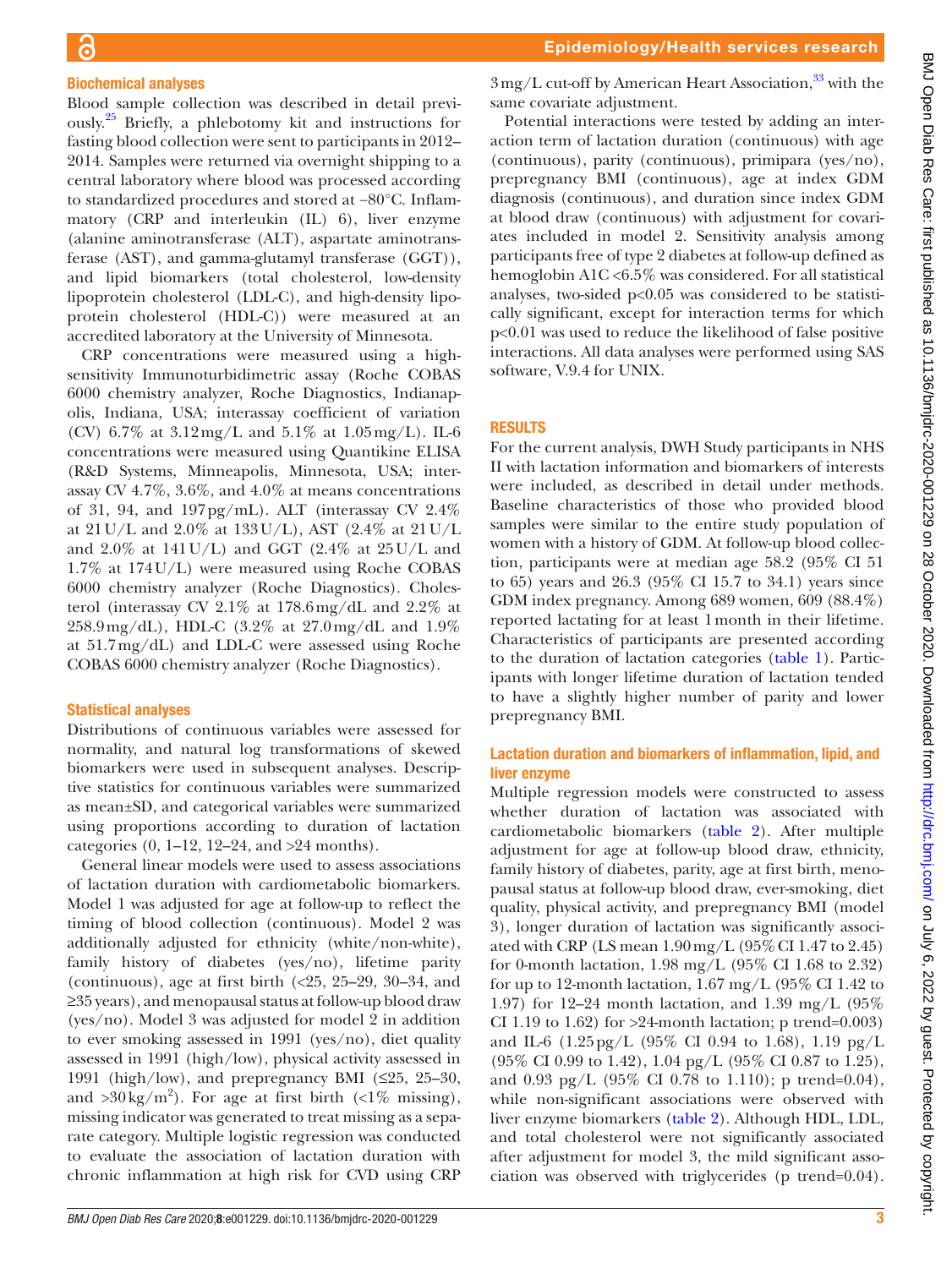<span id="page-3-0"></span>Table 1 Characteristics of Nurses' Health Study II – Diabetes and Women's Health Study participants according to lifetime duration of lactation (n=689)\*

|                                                 | Lifetime duration of lactation (months) |                 |                 |                 |
|-------------------------------------------------|-----------------------------------------|-----------------|-----------------|-----------------|
|                                                 | $\mathbf 0$                             | $1 - 12$        | $12 - 24$       | >24             |
| n                                               | 80                                      | 234             | 181             | 194             |
| Age at index GDM+, years                        | $32.1 \pm 4.8$                          | $32.6 \pm 4.7$  | $32.6 \pm 5.2$  | $33.1 \pm 4.8$  |
| White                                           | 88                                      | 93              | 92              | 94              |
| Family history of diabetes                      | 33                                      | 28              | 28              | 28              |
| Parity                                          | $1.9 + 0.9$                             | $1.7 \pm 0.8$   | $2.2 \pm 0.8$   | $3.0 \pm 1.3$   |
| Age at first birth, years                       | $26.8 + 5.6$                            | $29.5 + 5.7$    | $28.0 + 5.2$    | $26.3 \pm 4.2$  |
| Prepregnancy body mass index, kg/m <sup>2</sup> | $22.3 \pm 4.6$                          | $21.1 \pm 3.2$  | $20.9 \pm 2.8$  | $20.8 \pm 2.4$  |
| Ever-smoking status in 1991                     | 30                                      | 27              | 25              | 29              |
| Alternate Healthy Eating Index in 1991          | $42.0 \pm 9.9$                          | $45.3 \pm 11.2$ | $45.4 \pm 10.1$ | $43.9 + 9.8$    |
| Total activity in 1991, METs/week               | $14.6 \pm 14.7$                         | $16.9 \pm 18.2$ | $17.5 \pm 17.7$ | $16.5 \pm 21.1$ |

\*Values are means±SDor percentages and are standardized to the age distribution of the study population.

†Value is not age adjusted.

GDM, gestational diabetes; MET, metabolic equivalent task.

The associations of lactation duration with inflammatory biomarkers remained significant after additionally adjusting model 3 with age at index GDM diagnosis, duration since index GDM at blood draw, or type 2 diabetes at follow-up. Furthermore, no significant effect modification was observed for the association between lactation duration and the biomarkers by age at blood draw, parity, primipara, prepregnancy BMI, age at index GDM diagnosis, or duration since index GDM at blood draw.

## Lactation duration and risk for chronic inflammation

Multiple logistic regression models were constructed to assess the association between lactation duration and chronic inflammation defined as CRP concentrations above  $3 \text{ mg/L}$  [\(table](#page-5-0) 3). A total of  $33.2\%$  women (224) of 675) had chronic inflammation at follow-up blood collection. Longer duration of lactation was associated with lower risk for chronic inflammation in middleaged women (OR 0.81 (95% CI 0.69 to 0.94) per 1-year increase) with adjustment for age at follow-up blood draw, ethnicity, family history of diabetes, parity, age at first birth, menopausal status at follow-up blood draw, ever-smoking, diet quality, physical activity, and prepregnancy BMI [\(table](#page-5-0) 3). When we adjusted for changes in BMI from age 18 years to follow-up instead of adjusting for prepregnancy BMI in model 3, longer duration of lactation remained significantly associated with lower risk for chronic inflammation in middle-aged women (OR 0.84 (95% CI 0.71 to 0.99) per 1-year increase). In a sensitivity analysis among women free of type 2 diabetes at follow-up (A1C <6.5%; n=562), the significant associations between lactation duration and chronic inflammation remained (OR 0.79 (95% CI 0.66 to 0.94) per 1-year increase) ([online supplemental table\)](https://dx.doi.org/10.1136/bmjdrc-2020-001229). In a sensitivity analysis among women free of high blood pressure at follow-up (n=324), the significant association also

remained (OR 0.76 (95% CI 0.63 to 0.93) per 1-year increase), with adjustment for model 3.

## **DISCUSSION**

Longer lifetime duration of lactation was associated with favorable inflammatory biomarker concentrations in middle-aged women, after adjustment for sociodemographic, reproductive, and lifestyle factors. Furthermore, longer duration of lactation was associated with lower risk for chronic inflammation in middle-aged women. We also observed the mild association between longer duration of lactation and lower triglycerides, but this association was not consistently present with other lipid biomarkers.

Longer duration of lactation has been associated with lower risk for CVD risk and mortality later in life.<sup>[10–14 34](#page-6-19)</sup> Therefore, lactation behavior in women during reproductive years may influence pathways involved in cardiometabolic health later in life. In a previous investigation, duration of lactation and shorter term follow-up cardiometabolic biomarkers at 3 years postpartum were investigated in women.<sup>18</sup> Although women who breast fed for longer tended to have lower CRP concentrations at 3 years postpartum, the association did not meet the statistical significance.<sup>18</sup> However, CRP was measured in young women mostly in their 30s, and the mean CRP concentrations were low across the participants ranging 0.8–1.1mg/ dL across lactation duration categories.[18](#page-6-6) Therefore, the investigation may have been underpowered to detect small variations in these young women. Furthermore, inflammatory pathways may be more relevant for women with a history of GDM because GDM is often considered as manifestation of inflammation induced by physiological stress during pregnancy.<sup>19</sup> In the current analysis among women with a history of GDM, we report that longer duration of lactation is associated with lower risk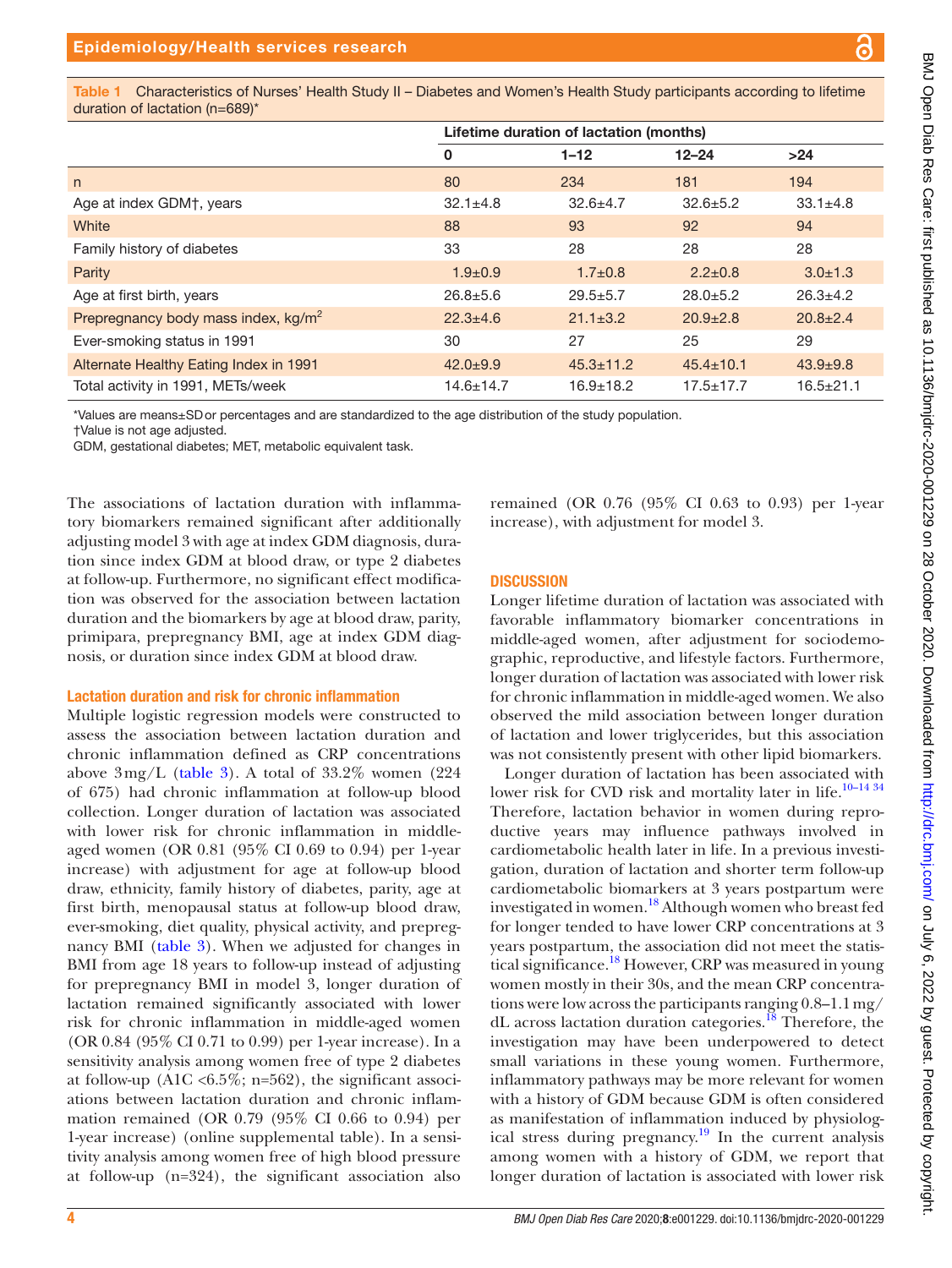<span id="page-4-0"></span>Table 2 Least squares mean (95% CI) concentrations of inflammation, lipid, and liver enzyme biomarkers among middleaged women with history of gestational diabetes, according to lifetime duration of lactation\*

|                      | Lifetime duration of lactation (months) |                     |                     |                     |                   |
|----------------------|-----------------------------------------|---------------------|---------------------|---------------------|-------------------|
|                      | 0                                       | $1 - 12$            | $12 - 24$           | >24                 | P linear<br>trend |
| CRP, mg/L            |                                         |                     |                     |                     |                   |
| Model 1              | 2.01 (1.57 to 2.59)                     | 1.91 (1.63 to 2.23) | 1.62 (1.38 to 1.91) | 1.44 (1.25 to 1.67) | 0.003             |
| Model 2              | 2.06 (1.59 to 2.66)                     | 1.99 (1.70 to 2.34) | 1.64 (1.40 to 1.94) | 1.36 (1.16 to 1.59) | 0.0006            |
| Model 3              | 1.90 (1.47 to 2.45)                     | 1.98 (1.68 to 2.32) | 1.67 (1.42 to 1.97) | 1.39 (1.19 to 1.62) | 0.003             |
| IL-6, pg/mL          |                                         |                     |                     |                     |                   |
| Model 1              | 1.30 (0.98 to 1.73)                     | 1.14 (0.96 to 1.36) | 1.03 (0.86 to 1.24) | 0.96 (0.81 to 1.13) | 0.046             |
| Model 2              | 1.33 (1.00 to 1.77)                     | 1.20 (1.00 to 1.77) | 1.03 (0.86 to 1.24) | 0.91 (0.76 to 1.09) | 0.01              |
| Model 3              | 1.25 (0.94 to 1.68)                     | 1.19 (0.99 to 1.42) | 1.04 (0.87 to 1.25) | 0.93 (0.78 to 1.11) | 0.04              |
| Cholesterol, mg/dL   |                                         |                     |                     |                     |                   |
| Model 1              | 189 (182 to 197)                        | 197 (192 to 202)    | 201 (196 to 206)    | 201 (196 to 206)    | 0.04              |
| Model 2              | 189 (182 to 197)                        | 197 (192 to 202)    | 201 (196 to 206)    | 200 (195 to 205)    | 0.07              |
| Model 3              | 190 (182 to 198)                        | 198 (193 to 203)    | 201 (196 to 206)    | 200 (195 to 205)    | 0.18              |
| Triglycerides, mg/dL |                                         |                     |                     |                     |                   |
| Model 1              | 132 (119 to 146)                        | 116 (109 to 123)    | 115 (107 to 122)    | 109 (103 to 116)    | 0.007             |
| Model 2              | 130 (118 to 144)                        | 115 (108 to 123)    | 115 (108 to 123)    | 110 (103 to 117)    | 0.03              |
| Model 3              | 128 (115 to 142)                        | 115 (108 to 123)    | 115 (108 to 123)    | 110 (103 to 117)    | 0.04              |
| HDL-C, mg/dL         |                                         |                     |                     |                     |                   |
| Model 1              | 56.7 (53.2 to 60.4)                     | 59.8 (57.5 to 62.2) | 60.9 (58.5 to 63.5) | 60.8 (58.6 to 63.1) | 0.15              |
| Model 2              | 57.1 (53.5 to 60.9)                     | 60.1 (57.7 to 62.5) | 60.8 (58.4 to 63.4) | 60.5 (58.2 to 63.0) | 0.31              |
| Model 3              | 58.3 (54.7 to 62.2)                     | 60.1 (57.8 to 62.6) | 60.7 (58.2 to 63.2) | 60.2 (57.9 to 62.6) | 0.66              |
| LDL-C, mg/dL         |                                         |                     |                     |                     |                   |
| Model 1              | 101 (95 to 108)                         | 108 (104 to 112)    | 110 (106 to 115)    | 110 (106 to 114)    | 0.11              |
| Model 2              | 101 (95 to 108)                         | 108 (104 to 113)    | 111 (106 to 115)    | 110 (106 to 115)    | 0.12              |
| Model 3              | 102 (95 to 109)                         | 109 (104 to 113)    | 111 (106 to 115)    | 109 (105 to 114)    | 0.27              |
| ALT, U/L             |                                         |                     |                     |                     |                   |
| Model 1              | 21.1 (19.1 to 23.2)                     | 20.1 (19.0 to 21.4) | 19.8 (18.6 to 21.1) | 19.2 (18.1 to 20.3) | 0.10              |
| Model 2              | 20.5 (18.6 to 22.6)                     | 19.9 (18.7 to 21.2) | 19.8 (18.6 to 21.1) | 19.6 (18.4 to 20.8) | 0.49              |
| Model 3              | 20.4 (18.5 to 22.6)                     | 19.9 (18.7 to 21.2) | 19.8 (18.6 to 21.1) | 19.6 (18.4 to 20.8) | 0.53              |
| AST, U/L             |                                         |                     |                     |                     |                   |
| Model 1              | 26.8 (24.9 to 28.9)                     | 25.6 (24.5 to 26.8) | 25.3 (24.1to 26.6)  | 25.5 (24.4 to 26.6) | 0.47              |
| Model 2              | 26.5 (24.6 to 28.6)                     | 25.5 (24.3 to 26.7) | 25.3 (24.1 to 26.6) | 25.7 (24.6 to 26.9) | 0.84              |
| Model 3              | 26.6 (24.6 to 28.7)                     | 25.5 (24.3 to 26.7) | 25.3 (24.1 to 26.6) | 25.7 (24.6 to 26.9) | 0.83              |
| GGT, U/L             |                                         |                     |                     |                     |                   |
| Model 1              | 19.0 (16.4 to 21.9)                     | 19.8 (18.1 to 21.7) | 18.5 (16.8 to 20.3) | 17.0 (15.6 to 18.5) | 0.02              |
| Model 2              | 18.3 (15.8 to 21.2)                     | 19.6 (17.9 to 21.5) | 18.4 (16.8 to 20.2) | 17.4 (15.9 to 19.0) | 0.17              |
| Model 3              | 18.2 (15.7 to 21.1)                     | 19.6 (17.8 to 21.5) | 18.4 (16.7 to 20.1) | 17.5 (16.0 to 19.2) | 0.22              |

\*Model 1 is adjusted for age at follow-up blood draw. Model 2 is additionally adjusted for ethnicity (white/non-white), family history of diabetes (yes/no), parity, age at first birth (<25, 25–29, 30–34, and ≥35 years), and menopausal status at follow-up blood draw (yes/no). Model 3 is adjusted for model 2 in addition to ever smoking (yes/no), diet quality (high/low), physical activity (high/low), and prepregnancy BMI ( $\leq$ 25, 25–30, and  $>$ 30 kg/m<sup>2</sup>).

ALT, alanine aminotransferase; AST, aspartate aminotransferase; BMI, body mass index; CRP, C reactive protein; GGT, gamma-glutamyl transferase; HDL-C, high-density lipoprotein cholesterol; IL-6, interleukin-6; LDL-C, low-density lipoprotein cholesterol.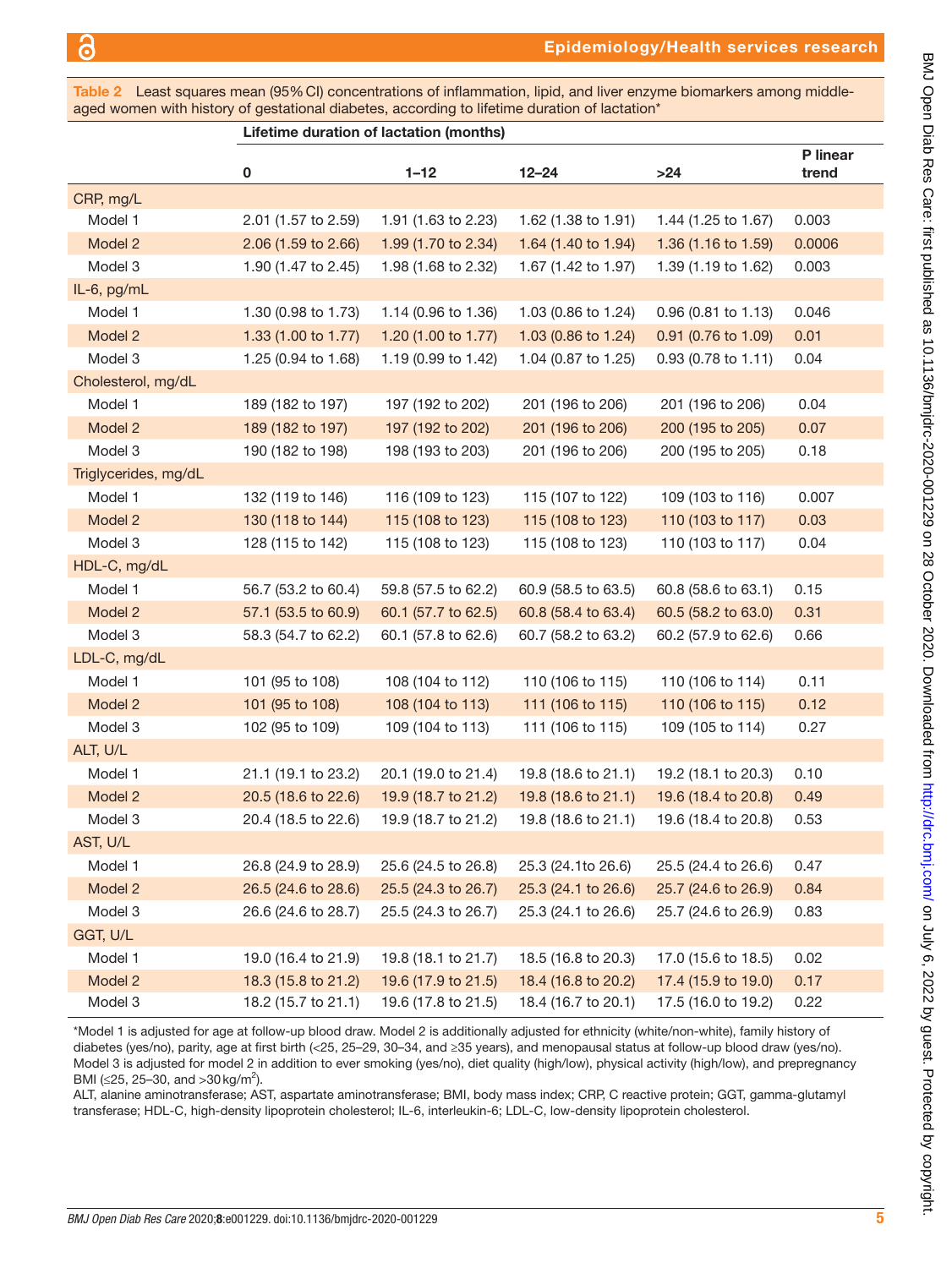<span id="page-5-0"></span>Table 3 ORs (95% CI) for chronic inflammation among women with a history of gestational diabetes, according to lifetime duration of lactation\*

|         | 0 month | $1-12$ months       | 12–24 months                                | >24 months                                  | <b>P</b> linear<br>trend | Per 6-month<br>increase                     | Per 1-year<br>increase |
|---------|---------|---------------------|---------------------------------------------|---------------------------------------------|--------------------------|---------------------------------------------|------------------------|
| Model 1 |         | 1.13 (0.66 to 1.96) | $0.83$ (0.48 to 1.46) $0.59$ (0.34 to 1.02) |                                             | 0.002                    | $0.93$ (0.87 to 0.99) 0.87 (0.77 to 0.98)   |                        |
| Model 2 |         | 1.19 (0.68 to 2.09) | $0.82$ (0.46 to 1.45) $0.49$ (0.27 to 0.89) |                                             | 0.0003                   | 0.89 (0.82 to 0.96) 0.79 (0.68 to 0.92)     |                        |
| Model 3 |         | 1.33 (0.75 to 2.37) |                                             | $0.94$ (0.52 to 1.71) $0.55$ (0.30 to 1.03) | 0.001                    | $0.90$ (0.83 to 0.97) $0.81$ (0.69 to 0.94) |                        |

\*Chronic inflammation is assessed using CRP 3mg/L cut-off (n=224 of 675 above 3mg/L). Model 1 is adjusted for age at follow-up blood draw. Model 2 is additionally adjusted for ethnicity (white/non-white), family history of diabetes (yes/no), parity, age at first birth (<25, 25–29, 30–34, and ≥35 years) and menopausal status at follow-up blood draw (yes/no). Model 3 is adjusted for model 2 in addition to ever smoking (yes/no), diet quality (high/low), physical activity (high/low), and prepregnancy BMI (≤25, 25–30, and >30 kg/m<sup>2</sup>).

BMI, body mass index; CRP, C reactive protein.

for chronic inflammation assessed by lower CRP and IL-6 concentrations in middle-aged women. In addition, we report no significant association between lactation duration and lipid profile in middle-aged women, which is consistent with previous finding in younger women.<sup>18</sup> Because longer lactation duration has been recently associated with lower risk for non-alcoholic fatty liver disease in women with mean age  $49$  years<sup>20</sup> and because liver enzyme biomarkers are predictors for CVD risk, $^{21}$  we investigated the association between lactation duration and liver enzyme biomarkers in middle-aged women with a history of GDM. However, no significant association between lactation duration and liver enzyme biomarkers was evident among these high-risk women in the current investigation. Considering women with a history of GDM generally have higher liver enzyme biomarker concentrations,<sup>35</sup> lactation behavior during reproductive years may not influence liver enzyme biomarker concentrations substantially in these older women.

In a previous breastfeeding promotion intervention study, longer breastfeeding duration did not result in an important lowering of adiposity or blood pressure in women. [36](#page-7-3) However, this previous intervention may not have investigated the most relevant pathways targeting at risk populations for cardiometabolic disease prevention. Expression of genes involved in inflammatory response is altered in GDM pregnancy,  $3738$  and women with GDM experience higher inflammatory biomarker concentrations during pregnancy[.39](#page-7-5) Therefore, women with a history of GDM accompanied by altered circulating inflammatory factors later in life may be at higher risk for progression to cardiometabolic disease.<sup>40</sup> Further experimental studies and randomized control trials designed to target inflammatory pathways, especially among women with a history of GDM, are warranted.

Long-term follow-up of women with a history of GDM allowed the current investigation on lactation during reproductive years in relation to an array of cardiometabolic biomarkers in middle age to assess potential cardiometabolic pathways. However, the study has several limitations. First, our study participants were nurses of primarily European ancestry. The observed associations may not be generalizable to other populations with more diverse socioeconomic status and cultural

practices. Second, our blood samples were shipped overnight after collection, then processed, and stored for 1–3 years at −80°C before performing biochemical analysis; therefore, the process might have introduced molecular degradation. However, stability of these biomarkers after delay in processing and long-term storage has been docu-mented previously.<sup>[41 42](#page-7-7)</sup> Third, the observed benefits of lactation may have been confounded by other healthful behaviors, although we attempted to account for these confounders through statistical adjustment of regression models. Therefore, we recommend more carefully designed and controlled future studies to determine the causality. Fourth, because NHS II recruited women aged 25–42 years at the study baseline, the current analysis was not able to capture prospectively the entire group of nulliparous women through each birth. However, in our multiple regression with adjustment for parity, longer lactation during reproductive years remained significantly associated with lower risk for chronic inflammation. Fifth, our lifetime lactation duration variable was derived from three questionnaires administered over 10 years, which was designed to capture cumulative lifetime lactation information. Further clinical investigation is recommended to identify the specific threshold of lactation duration beneficial for women's health.

In summary, longer lifetime duration of lactation was associated with favorable inflammatory biomarker concentrations in middle-aged women. Chronic inflammatory pathways may be involved in previously reported associations between duration of lactation and cardiometabolic disease risk later in life. The current investigation further contributes to the growing evidence that breast feeding, which has the main purpose of supporting child growth and development, also has an important role in women's health. Therefore, continued investigation on the long-term consequences of breast feeding and other behavioral risk factors during reproductive years is warranted from the perspectives of the receiving offspring and from the offering women, especially those who are at high risk for cardiometabolic diseases.

#### Author affiliations

<sup>1</sup>Department of Epidemiology, Tulane University School of Public Health and Tropical Medicine, New Orleans, Los Angeles, USA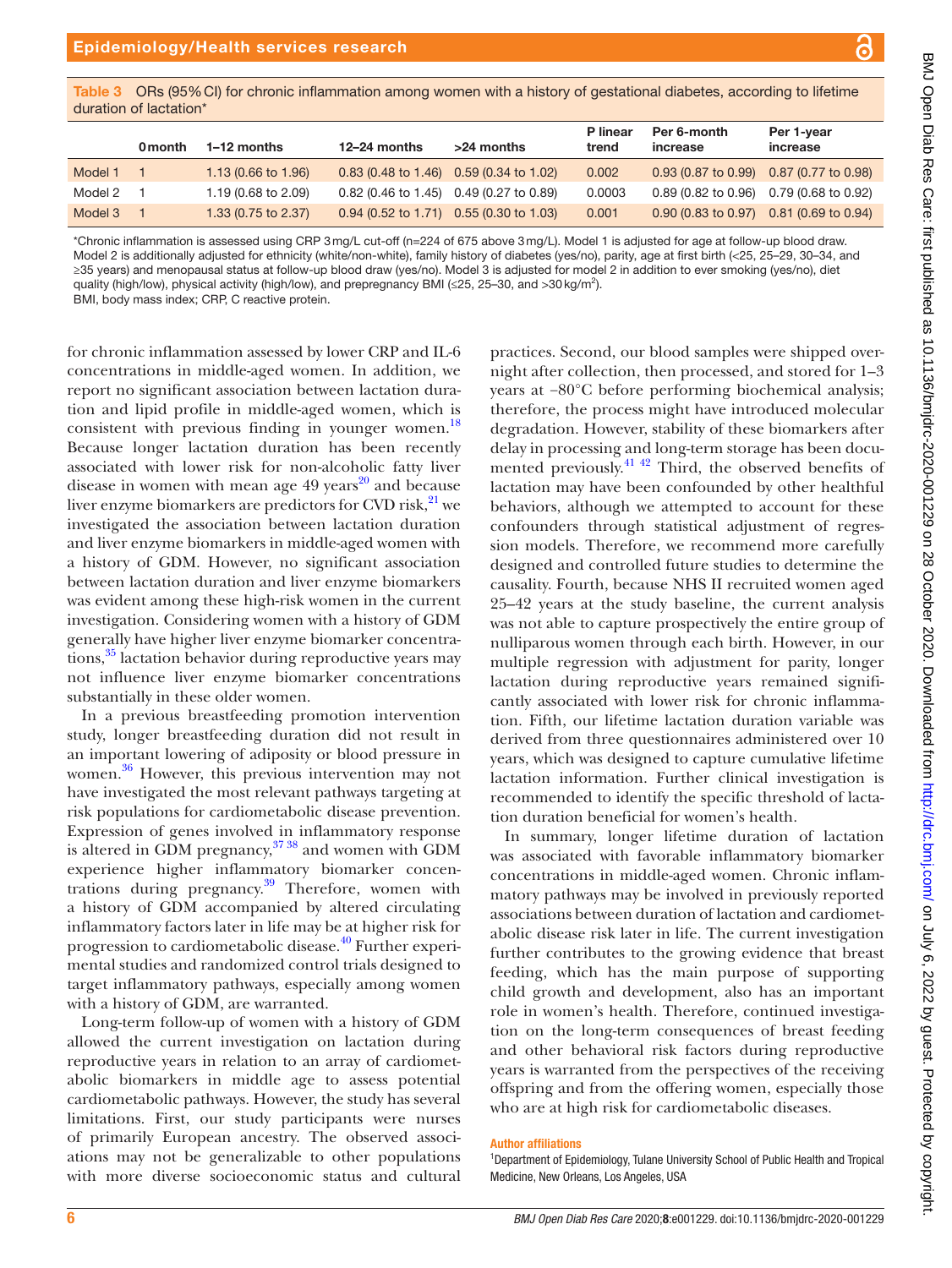<sup>2</sup>Department of Nutrition and Epidemiology, Harvard T.H. Chan School of Public Health, Boston, Massachusetts, USA

<sup>3</sup>Channing Division of Network Medicine, Department of Medicine, Brigham and Women's Hospital and Harvard Medical School, Boston, Massachusetts, USA 4 Division of Intramural Population Health Research, Eunice Kennedy Shriver National Institute of Child Health and Human Development, National Institutes of Health, Bethesda, Maryland, USA

5 Department of Laboratory Medicine and Pathology, University of Minnesota Medical School, Minneapolis, Minnesota, USA

#### Twitter Sylvia H Ley [@sylviahley](https://twitter.com/sylviahley)

Acknowledgements We would like to thank the study participants and staff.

Contributors SHL designed and performed the analysis and wrote the paper; FBH and CZ provided essential materials including access to databases; SHL and CZ had primary responsibility for final content; all authors read and approved the final manuscript and contributed in revising the manuscript critically for important intellectual content.

Funding This study was supported by the Intramural Research Program of the Eunice Kennedy Shriver National Institute of Child Health and Human Development, National Institutes of Health (contract No. HHSN275201000020C). The Nurses' Health Study II was funded by research grants DK58845, CA50385, P30 DK46200, U01 CA176726, R01 CA67262, and U01 HL145386-01 from the National Institutes of Health. SHL was supported by grant P20GM109036 from the National Institute of General Medical Sciences of the National Institutes of Health.

Competing interests None declared.

Patient consent for publication Not required.

Ethics approval The study protocol was approved by the Institutional Review Board of the Brigham and Women's Hospital and the Human Subjects Committee Review Board of Harvard T.H. Chan School of Public Health in accordance with the Helsinki Declaration of 1975 as revised in 1983 (protocol # 21 089–101).

Provenance and peer review Not commissioned; externally peer reviewed.

Data availability statement Data are available on reasonable request. Data described in the manuscript, code book, and analytic code are available on the shared cohort computer facility, and access will be made available on request.

Supplemental material This content has been supplied by the author(s). It has not been vetted by BMJ Publishing Group Limited (BMJ) and may not have been peer-reviewed. Any opinions or recommendations discussed are solely those of the author(s) and are not endorsed by BMJ. BMJ disclaims all liability and responsibility arising from any reliance placed on the content. Where the content includes any translated material, BMJ does not warrant the accuracy and reliability of the translations (including but not limited to local regulations, clinical guidelines, terminology, drug names and drug dosages), and is not responsible for any error and/or omissions arising from translation and adaptation or otherwise.

Open access This is an open access article distributed in accordance with the Creative Commons Attribution Non Commercial (CC BY-NC 4.0) license, which permits others to distribute, remix, adapt, build upon this work non-commercially, and license their derivative works on different terms, provided the original work is properly cited, appropriate credit is given, any changes made indicated, and the use is non-commercial. See:<http://creativecommons.org/licenses/by-nc/4.0/>.

#### ORCID iDs

Sylvia H Ley <http://orcid.org/0000-0003-0084-2630> Mengying Li <http://orcid.org/0000-0002-3713-1683>

#### **REFERENCES**

- <span id="page-6-0"></span>1 Benjamin EJ, Muntner P, Alonso A, *et al*. Heart disease and stroke statistics-2019 update: a report from the American heart association. *[Circulation](http://dx.doi.org/10.1161/CIR.0000000000000659)* 2019;139:e56–28.
- <span id="page-6-1"></span>2 Reimold SC, Hill JA. Second annual go red for women issue. *[Circulation](http://dx.doi.org/10.1161/CIRCULATIONAHA.118.033690)* 2018;137:761–2.
- 3 Paynter NP, Balasubramanian R, Giulianini F, *et al*. Metabolic predictors of incident coronary heart disease in women. *[Circulation](http://dx.doi.org/10.1161/CIRCULATIONAHA.117.029468)* 2018;137:841–53.
- <span id="page-6-2"></span>American Diabetes Association. 2. Classification and Diagnosis of Diabetes: Standards of Medical Care in Diabetes-2019. *[Diabetes](http://dx.doi.org/10.2337/dc19-S002)  [Care](http://dx.doi.org/10.2337/dc19-S002)* 2019;42:S13–28.
- <span id="page-6-3"></span>5 Tobias DK, Stuart JJ, Li S, *et al*. Association of history of gestational diabetes with long-term cardiovascular disease risk

in a large prospective cohort of US women. *[JAMA Intern Med](http://dx.doi.org/10.1001/jamainternmed.2017.2790)* 2017;177:1735–42.

- Kramer CK, Campbell S, Retnakaran R. Gestational diabetes and the risk of cardiovascular disease in women: a systematic review and meta-analysis. *[Diabetologia](http://dx.doi.org/10.1007/s00125-019-4840-2)* 2019;62:905–14.
- <span id="page-6-4"></span>7 Jäger S, Jacobs S, Kröger J, *et al*. Breast-Feeding and maternal risk of type 2 diabetes: a prospective study and meta-analysis. *[Diabetologia](http://dx.doi.org/10.1007/s00125-014-3247-3)* 2014;57:1355–65.
- 8 Aune D, Norat T, Romundstad P, *et al*. Breastfeeding and the maternal risk of type 2 diabetes: a systematic review and doseresponse meta-analysis of cohort studies. *[Nutr Metab Cardiovasc](http://dx.doi.org/10.1016/j.numecd.2013.10.028)  [Dis](http://dx.doi.org/10.1016/j.numecd.2013.10.028)* 2014;24:107–15.
- 9 Rameez RM, Sadana D, Kaur S, *et al*. Association of maternal lactation with diabetes and hypertension: a systematic review and meta-analysis. *[JAMA Netw Open](http://dx.doi.org/10.1001/jamanetworkopen.2019.13401)* 2019;2:e1913401.
- <span id="page-6-19"></span>10 Schwarz EB, Ray RM, Stuebe AM, *et al*. Duration of lactation and risk factors for maternal cardiovascular disease. *[Obstet Gynecol](http://dx.doi.org/10.1097/01.AOG.0000346884.67796.ca)* 2009;113:974–82.
- 11 Nguyen B, Gale J, Nassar N, *et al*. Breastfeeding and cardiovascular disease hospitalization and mortality in parous women: evidence from a large Australian cohort study. *[J Am Heart Assoc](http://dx.doi.org/10.1161/JAHA.118.011056)* 2019;8:e011056.
- <span id="page-6-5"></span>12 Rajaei S, Rigdon J, Crowe S, *et al*. Breastfeeding duration and the risk of coronary artery disease. *[J Womens Health](http://dx.doi.org/10.1089/jwh.2018.6970)* 2019;28:30–6.
- 13 Natland ST, Nilsen TIL, Midthjell K, *et al*. Lactation and cardiovascular risk factors in mothers in a population-based study: the HUNT-study. *[Int Breastfeed J](http://dx.doi.org/10.1186/1746-4358-7-8)* 2012;7:8.
- 14 Natland Fagerhaug T, Forsmo S, Jacobsen GW, *et al*. A prospective population-based cohort study of lactation and cardiovascular disease mortality: the HUNT study. *[BMC Public Health](http://dx.doi.org/10.1186/1471-2458-13-1070)* 2013;13:1070.
- 15 Ley SH. Role of lactation in cardiometabolic health consequences. *[J](http://dx.doi.org/10.1089/jwh.2018.7488)  [Womens Health](http://dx.doi.org/10.1089/jwh.2018.7488)* 2019;28:3–4.
- 16 Gunderson EP, Lewis CE, Lin Y, *et al*. Lactation duration and progression to diabetes in women across the childbearing years: the 30-year cardia study. *[JAMA Intern Med](http://dx.doi.org/10.1001/jamainternmed.2017.7978)* 2018;178:328–37.
- 17 Ip S, Chung M, Raman G, *et al*. Breastfeeding and maternal and infant health outcomes in developed countries. *[Evid Rep Technol](http://www.ncbi.nlm.nih.gov/pubmed/http://www.ncbi.nlm.nih.gov/pubmed/17764214)  [Assess](http://www.ncbi.nlm.nih.gov/pubmed/http://www.ncbi.nlm.nih.gov/pubmed/17764214)* 2007;153:1–186.
- <span id="page-6-6"></span>18 Stuebe AM, Kleinman K, Gillman MW, *et al*. Duration of lactation and maternal metabolism at 3 years postpartum. *[J Womens Health](http://dx.doi.org/10.1089/jwh.2009.1660)* 2010;19:941–50.
- <span id="page-6-7"></span>19 McIntyre HD, Catalano P, Zhang C, *et al*. Gestational diabetes mellitus. *[Nat Rev Dis Primers](http://dx.doi.org/10.1038/s41572-019-0098-8)* 2019;5:47.
- <span id="page-6-8"></span>20 Ajmera VH, Terrault NA, VanWagner LB, *et al*. Longer lactation duration is associated with decreased prevalence of non-alcoholic fatty liver disease in women. *[J Hepatol](http://dx.doi.org/10.1016/j.jhep.2018.09.013)* 2019;70:126–32.
- <span id="page-6-9"></span>21 Targher G, Byrne CD. Circulating markers of liver function and cardiovascular disease risk. *[Arterioscler Thromb Vasc Biol](http://dx.doi.org/10.1161/ATVBAHA.115.305235)* 2015;35:2290–6.
- <span id="page-6-10"></span>22 Ruparelia N, Chai JT, Fisher EA, *et al*. Inflammatory processes in cardiovascular disease: a route to targeted therapies. *[Nat Rev](http://dx.doi.org/10.1038/nrcardio.2016.185)  [Cardiol](http://dx.doi.org/10.1038/nrcardio.2016.185)* 2017;14:133–44.
- <span id="page-6-11"></span>23 Chait A, Eckel RH, Lipids ERH. Lipids, lipoproteins, and cardiovascular disease: clinical pharmacology now and in the future. *[J Clin Endocrinol Metab](http://dx.doi.org/10.1210/jc.2015-3940)* 2016;101:804–14.
- <span id="page-6-12"></span>24 Solomon CG, Willett WC, Carey VJ, *et al*. A prospective study of pregravid determinants of gestational diabetes mellitus. *[JAMA](http://dx.doi.org/10.1001/jama.1997.03550130052036)* 1997;278:1078–83.
- <span id="page-6-13"></span>25 Zhang C, Olsen SF, Hinkle SN, *et al*. Diabetes & Women's Health (DWH) Study: an observational study of long-term health consequences of gestational diabetes, their determinants and underlying mechanisms in the USA and Denmark. *[BMJ Open](http://dx.doi.org/10.1136/bmjopen-2018-025517)* 2019;9:e025517.
- <span id="page-6-14"></span>26 Colditz GA, Martin P, Stampfer MJ, *et al*. Validation of questionnaire information on risk factors and disease outcomes in a prospective cohort study of women. *[Am J Epidemiol](http://dx.doi.org/10.1093/oxfordjournals.aje.a114319)* 1986;123:894–900.
- <span id="page-6-15"></span>27 Colditz GA, Stampfer MJ, Willett WC, *et al*. Reproducibility and validity of self-reported menopausal status in a prospective cohort study. *[Am J Epidemiol](http://dx.doi.org/10.1093/aje/126.2.319)* 1987;126:319–25.
- <span id="page-6-16"></span>28 Willett WC, Sampson L, Stampfer MJ, *et al*. Reproducibility and validity of a semiquantitative food frequency questionnaire. *[Am J](http://dx.doi.org/10.1093/oxfordjournals.aje.a114086)  [Epidemiol](http://dx.doi.org/10.1093/oxfordjournals.aje.a114086)* 1985;122:51–65.
- 29 Willett W. Reproducibility and Validity of Food-Frequency Questionnaires. In: *Nutritional epidemiology*. 2nd ed. New York: Oxford University Press, 1998..
- <span id="page-6-17"></span>30 Chiuve SE, Fung TT, Rimm EB, *et al*. Alternative dietary indices both strongly predict risk of chronic disease. *[J Nutr](http://dx.doi.org/10.3945/jn.111.157222)* 2012;142:1009–18.
- <span id="page-6-18"></span>31 Wolf AM, Hunter DJ, Colditz GA, *et al*. Reproducibility and validity of a self-administered physical activity questionnaire. *[Int J Epidemiol](http://dx.doi.org/10.1093/ije/23.5.991)* 1994;23:991–9.